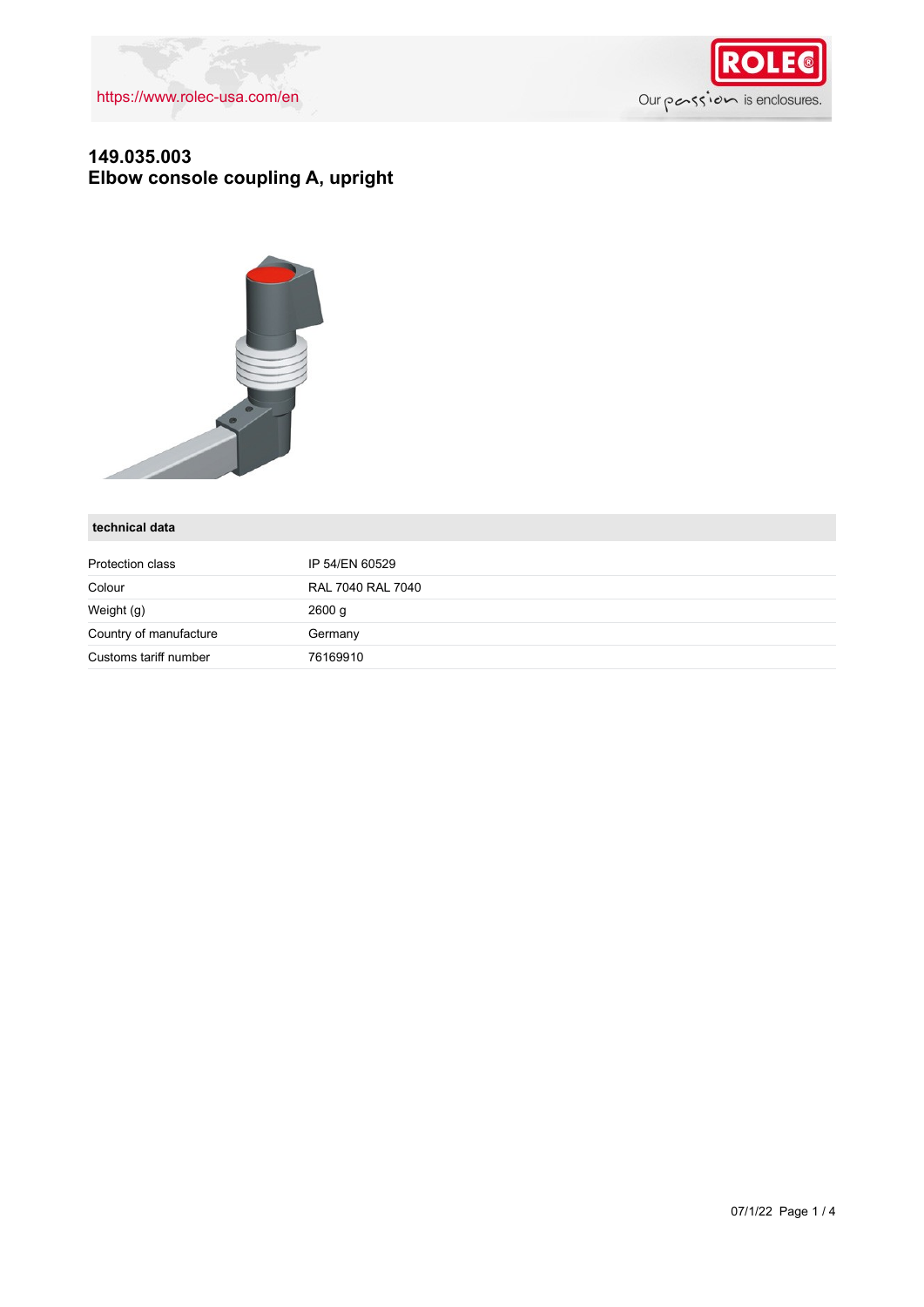

## **taraPLUS**

```
MULTIVARIABLE SUSPENSION ARM SYSTEM FOR LIGHT TO MEDIUM LOADS
```
### **IP 54**

The taraPLUS suspension arm system was developed for light to medium loads. It is quick and easy to assemble on site. The large openings in the system parts allow cables to be easily fed through. The special design combines round and square profiles, thereby achieving high static equilibrium. taraPLUS is a tried and trusted system which is tested to IP 54 protection class.

Load-bearing capacity embed\_LBC\_diagram\_start\_#etc/traglast/Belastungsdiagramm\_Tara\_EN.jpg#embed\_LBC\_diagram\_end

Principle Many variants, closed system with easy access to system parts for light to medium loads.

Additional info Simple alignment of the system

Easy installation of the cables

Special design due to the combination of rectangular and round tubes

Material/coating System elements: Die-cast aluminum

EN AN-44300 DIN EN 1706

(GD Al Si 12/DIN 1725)

Powder coating RAL 7040, window gray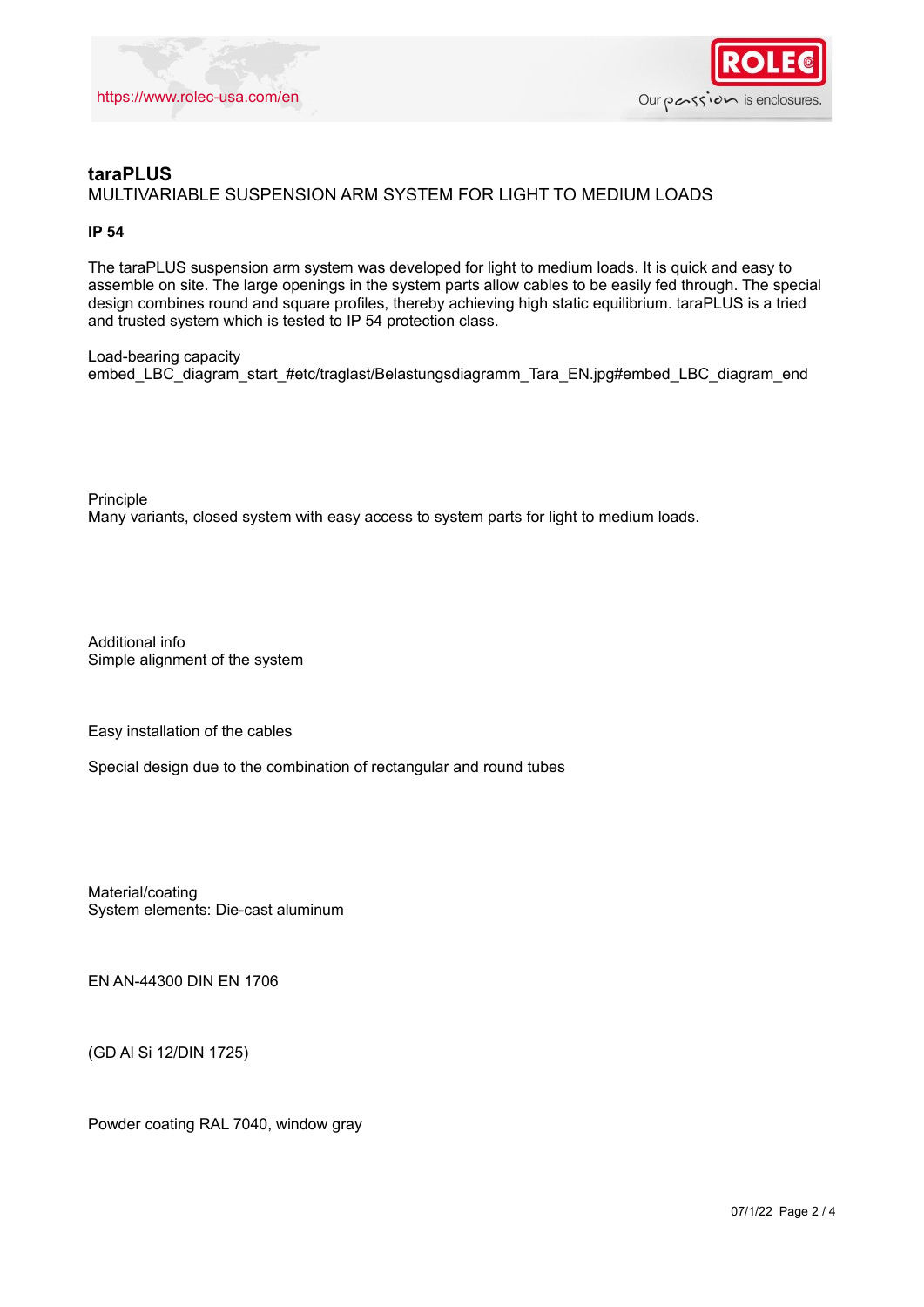



Optional: Special colors

Suspension pipes: Fe

Powder coating RAL 7035, light gray

Optional: Special colors

Bellows: PVC, RAL 7035, light gray

Cable routing 1,88" (48 mm) tube = 1,65" (42 mm) Ø

2,75" (70 mm) tube = 2,44" (62 mm) Ø

2,36"/1,57" (60/40 mm) tube = 2,12" x 1,33" (54 x 34 mm)

Ingress protection IP 54 EN 60529

Torque for cutting ring screws  $30$  Nm =  $3$  kg/m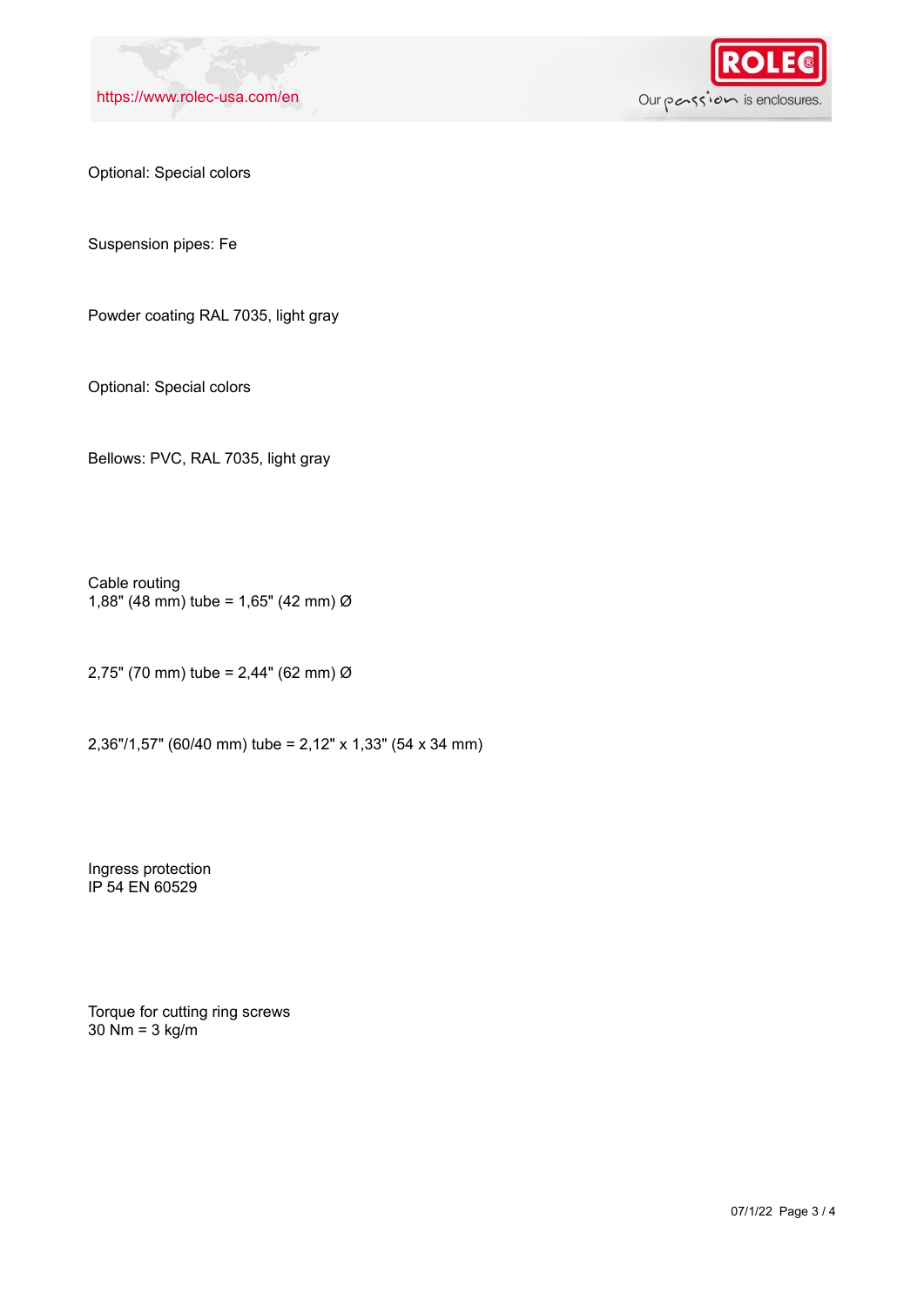